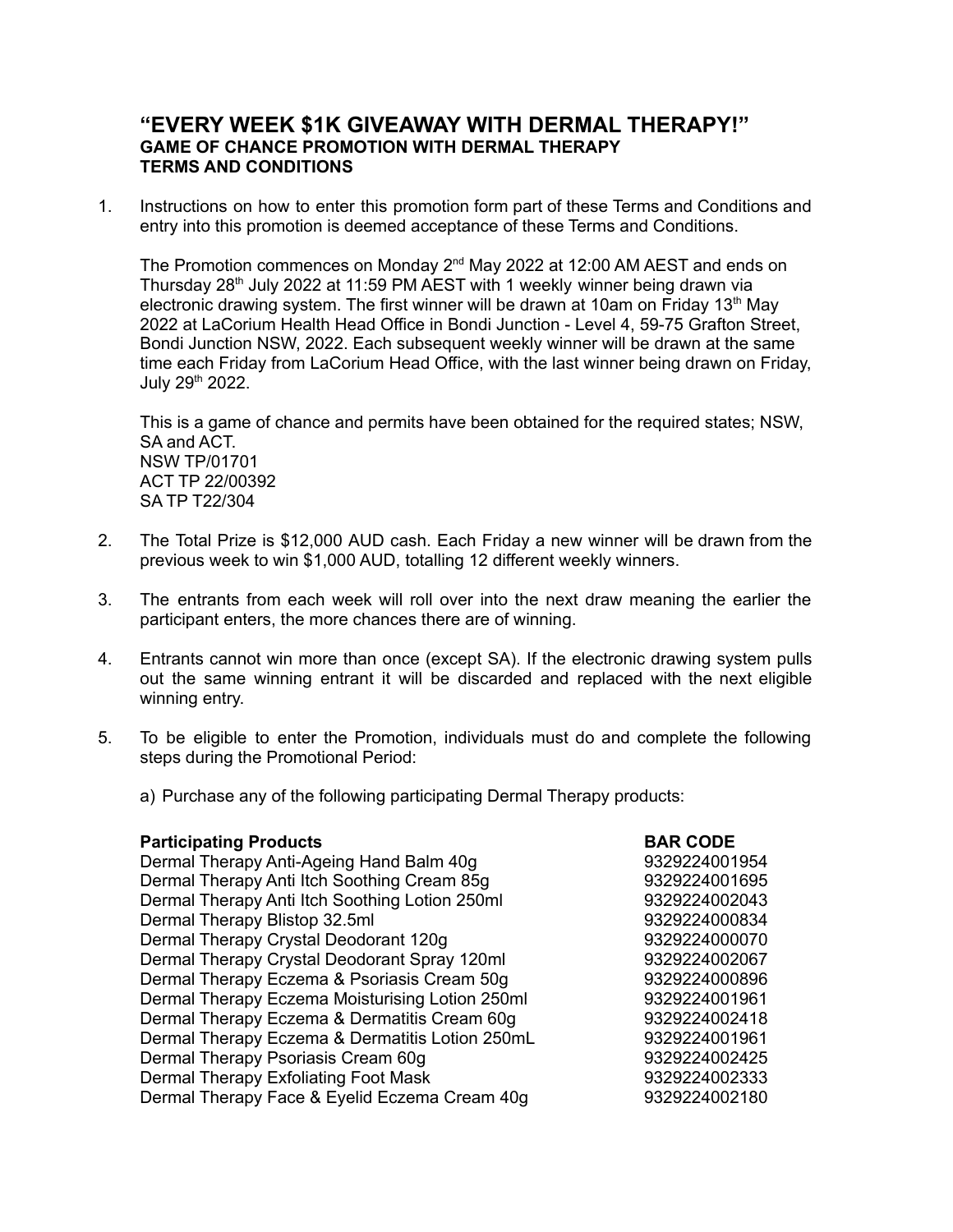Dermal Therapy Foot Odour Control Powder Spray 210ml 9329224002050 Dermal Therapy Fungistop 30ml 9329224001008 Dermal Therapy Fungistop 3-IN-1 4ml 9329224002395 Dermal Therapy Warteze 75ml 9329224001596 Dermal Therapy Diabalm 75g button and the control of 9329224001336 Dermal Therapy Hand Balm 50g **9329224000551** Dermal Therapy Very Rough Hands 100g entitled as a state of 9329224002388 Dermal Therapy Heel Balm 50g b 9329224000544 Dermal Therapy Heel Balm 100g by a state of the state of 9329224000667 Dermal Therapy Heel Magic 70g **9329224001015** Dermal Therapy Heel Balm Platinum 28g barrett and the latest 9329224001930 Dermal Therapy Heel Balm Platinum 75g barren as a 9329224001732 Dermal Therapy Heel Balm Platinum 125g 9329224002029 Dermal Therapy Heel Balm Platinum 200g 9329224002319 Dermal Therapy Scalp Relief Serum 60mL 9329224002340 Dermal Therapy Scalp Relief Shampoo & Conditioner 210ml 9329224002357 Dermal Therapy Lip Balm Original 10g by example the manufacturer of 9329224000773 Dermal Therapy Lip Balm SPF 50+ 10g 9329224001466 Dermal Therapy Lip Balm Mint 10g by Derman 19329224002470 Dermal Therapy Lip Balm Berry 10g by a matter of the late of 9329224002463 Dermal Therapy Lip Balm Original Tub 10g example 3329224002159 Dermal Therapy Sensitive Skin Lotion/Dry Skin Lotion 250ml 9329224000926 Dermal Therapy Sensitive Skin Lotion/Dry Skin Lotion 750ml 9329224000933 Dermal Therapy Sensitive Skin Wash/Soap Free Wash 250ml 9329224000902 Dermal Therapy Sensitive Skin Wash/Soap Free Wash 1L 9329224000919 Dermal Therapy Very Dry Skin Cream Tube 125g 9329224001343 Dermal Therapy Very Dry Skin Cream Tub 250g 9329224002036 Dermal Therapy Very Dry Skin Lotion 500ml 9329224001831 Dermal Therapy Very Dry Skin Wash 1L 9329224002364 Dermal Therapy Very Dry Skin Cleansing Bar 100g 9329224002371 Dermal Therapy Little Bodies Eczema Relief Cream 56g 9329224001992 Dermal Therapy Little Bodies Eczema Moisturising Lotion 175ml 9329224002005 Dermal Therapy Little Bodies Eczema Wash & Shampoo 210ml 9329224002012 Dermal Therapy Sanitising Hand Cream 60ml 9329224002531 Dermal Therapy Lip Balm enriched with PawPaw 10g 9329224002555 Dermal Therapy Lip Balm SPF30 Stick 5.7mL 9329224002579 Dermal Therapy Lip Balm SPF 50+ (New Formula) 9329224002524

## **Participating Product (New Products) BAR CODE**

Dermal Therapy Cold Sore Lysine+ Gel 5q example 3329224002777 Dermal Therapy Foot & Knee Pain Relief Gel 50g entitled as a 9329224002562 Dermal Therapy Chafing and Sweat Rash Prevention Cream 75g 9329224002456 Dermal Therapy Hair Restoring Serum 60mL 9329224002753 Dermal Therapy Hair Restoring Shampoo & Conditioner 210mL 9329224002760 Dermal Therapy Very Dry Face Cream 50g entitled as a 9329224002609 Dermal Therapy Lip Balm enriched with Manuka Honey 10g 9329224003071 Dermal Therapy Lip Balm Original Stick 4.8g 9329224002241 Dermal Therapy Little Bodies Nappy Balm 100g 9329224002548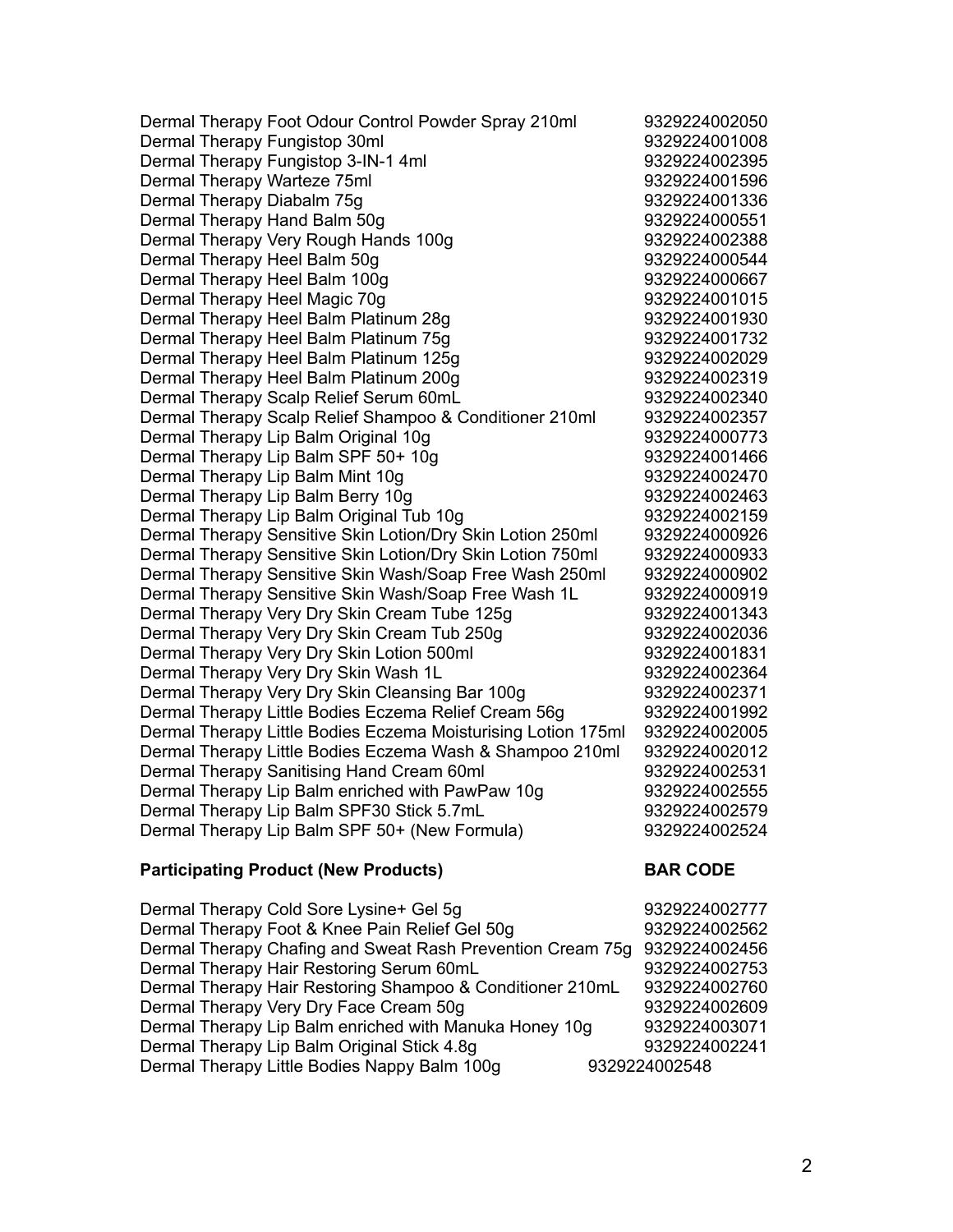- b) Complete the entry form located at **dermaltherapy.com.au/feelgoodfridays** including uploading a copy of the receipt of purchase of the participating product/s.
- 6. The winner will be notified by email or phone each Friday with the first notification date being 13<sup>th</sup> May 2022 and the last notification date 29<sup>th</sup> July 2022. The winners' first name and state will be posted on the Dermal Therapy website www.dermaltherapy.com.au and Instagram @dermaltherapy with the first publication date being  $13<sup>th</sup>$  May 2022 and the last publication date 29<sup>th</sup> July 2022. In the event a prize is unclaimed, an unclaimed prize draw will occur on 28<sup>th</sup> October 2022 at the same time and location as the original draws. The unclaimed prize winner(s) will be notified via phone and email on 28<sup>th</sup> October 2022 and published on the Dermal Therapy website www.dermaltherapy.com.au and Instagram @dermaltherapy by 4<sup>th</sup> November 2022.
- 7. Multiple entries are permitted, provided each separate entry is accompanied by an original receipt. Specific to multiple products purchased together in one receipt, 1 entry per product purchased is required to enter the competition multiple times. For example, if the entrant purchased three products on the same receipt, the entrant could enter 3 times as long as the receipt is uploaded in each entry.
- 8. Entry is open to Australian residents aged 18 years or over.
- 9. Employees (and their immediate families) of the Promoter and agencies associated with this promotion are ineligible. Immediate family means any of the following: spouse, ex-spouse, de-facto spouse, child or step-child (whether natural or by adoption), parent, step-parent, grandparent, step-grandparent, uncle, aunt, niece, nephew, brother, sister, step-brother, step-sister or 1<sup>st</sup> cousin.
- 10. The Promoter reserves the right, at any time, to verify the entrant's entry (including a claimant's identity, age and place of residence) and reserves the right, in its sole discretion, to disqualify any individual who the Promoter has reason to believe has breached any of these Terms and Conditions, tampered with the claim process or engaged in any unlawful or other improper misconduct calculated to jeopardise fair and proper conduct of the promotion. Errors and omissions may be accepted at the Promoter's discretion. Failure by the Promoter to enforce any of its rights at any stage does not constitute a waiver of those rights. The Promoter's legal rights to recover damages or other compensation from such an offender are reserved.
- 11. The Promoter is not responsible for any incorrect information provided by the Entrant.
- 12. Incomplete or indecipherable entries will be deemed invalid.
- 13. If there is a dispute as to the identity of an entrant, the Promoter reserves the right, in its sole discretion, to determine the identity of the Entrant.
- 14. The Promoter is not responsible for any action, event, loss or damage direct or direct or indirect after the prize has been issued or sent to the Entrant.
- 15. The Prize is not transferable or exchangeable.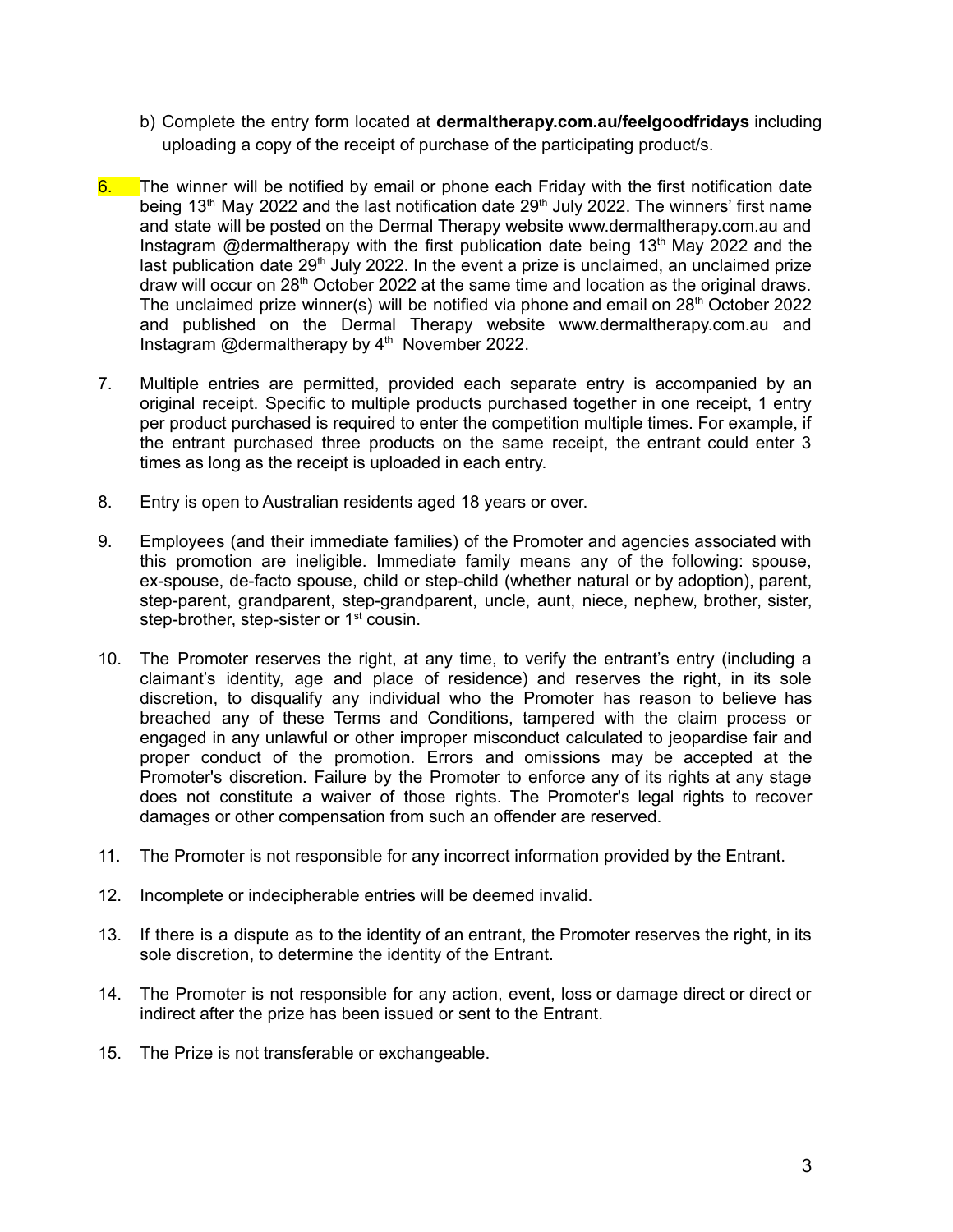- 16. Entrants consent to the Promoter using their name, likeness, image and/or voice in the event they are a successful winner (including photograph, film and/or recording of the same) in any media for an unlimited period without remuneration for the purpose of promoting this promotion (including any outcome), and promoting any products manufactured, distributed and/or supplied by the Promoter.
- 17. If this promotion is interfered with in any way or is not capable of being conducted as reasonably anticipated due to any reason beyond the reasonable control of the Promoter, including but not limited to technical difficulties, unauthorised intervention or fraud, the Promoter reserves the right, in its sole discretion, to the fullest extent permitted by law (a) to disqualify any claimant; or (b) subject to any written directions from a regulatory authority, to modify, suspend, terminate or cancel the promotion, as appropriate.
- 18. Any cost associated with accessing the promotional website is the claimant's responsibility and is dependent on the Internet service provider used.
- 19. The use of any automated software or any other mechanical or electronic means that allows an entrant to automatically enter repeatedly is prohibited and will render all entries submitted by that entrant invalid.
- 20. Nothing in these Terms and Conditions limits, excludes or modifies or purports to limit, exclude or modify the statutory consumer guarantees as provided under the Competition and Consumer Act, as well as any other implied warranties under the ASIC Act or similar consumer protection laws in the States and Territories of Australia ("Non-Excludable Guarantees"). Except for any liability that cannot by law be excluded, including the Non-Excludable Guarantees, the Promoter (including its respective officers, employees and agents) excludes all liability (including negligence), for any personal injury; or any loss or damage (including loss of opportunity); whether direct, indirect, special or consequential, arising in any way out of the promotion.
- 21. Except for any liability that cannot by law be excluded, including the Non-Excludable Guarantees, the Promoter (including its respective officers, employees and agents) is not responsible for and excludes all liability (including negligence), for any personal injury; or any loss or damage (including loss of opportunity); whether direct, indirect, special or consequential, arising in any way out of: (a) any technical difficulties or equipment malfunction (whether or not under the Promoter's control); (b) any theft, unauthorised access or third party interference; (c) any entry that is late, lost, altered, damaged or misdirected (whether or not after their receipt by the Promoter) due to any reason beyond the reasonable control of the Promoter; (d) any variation in the Prize value to that stated in these Terms and Conditions; (e) any tax liability incurred by a entrant; or (f) use of the Prize.
- 22. The Promoter collects personal information ("**PI**") in order to conduct the promotion and may, for this purpose, disclose such PI to third parties, including but not limited to agents, contractors, service providers, prize suppliers and, as required, to Australian regulatory authorities. Entry is conditional on providing this PI. The Promoter will also use and handle PI as set out in its Privacy Policy, which can be viewed at www.dermaltherapy.com.au In addition to any use that may be outlined in the Promoters Privacy Policy, the Promoter may, for an indefinite period, unless otherwise advised, use the PI for promotional, marketing, publicity, research and profiling